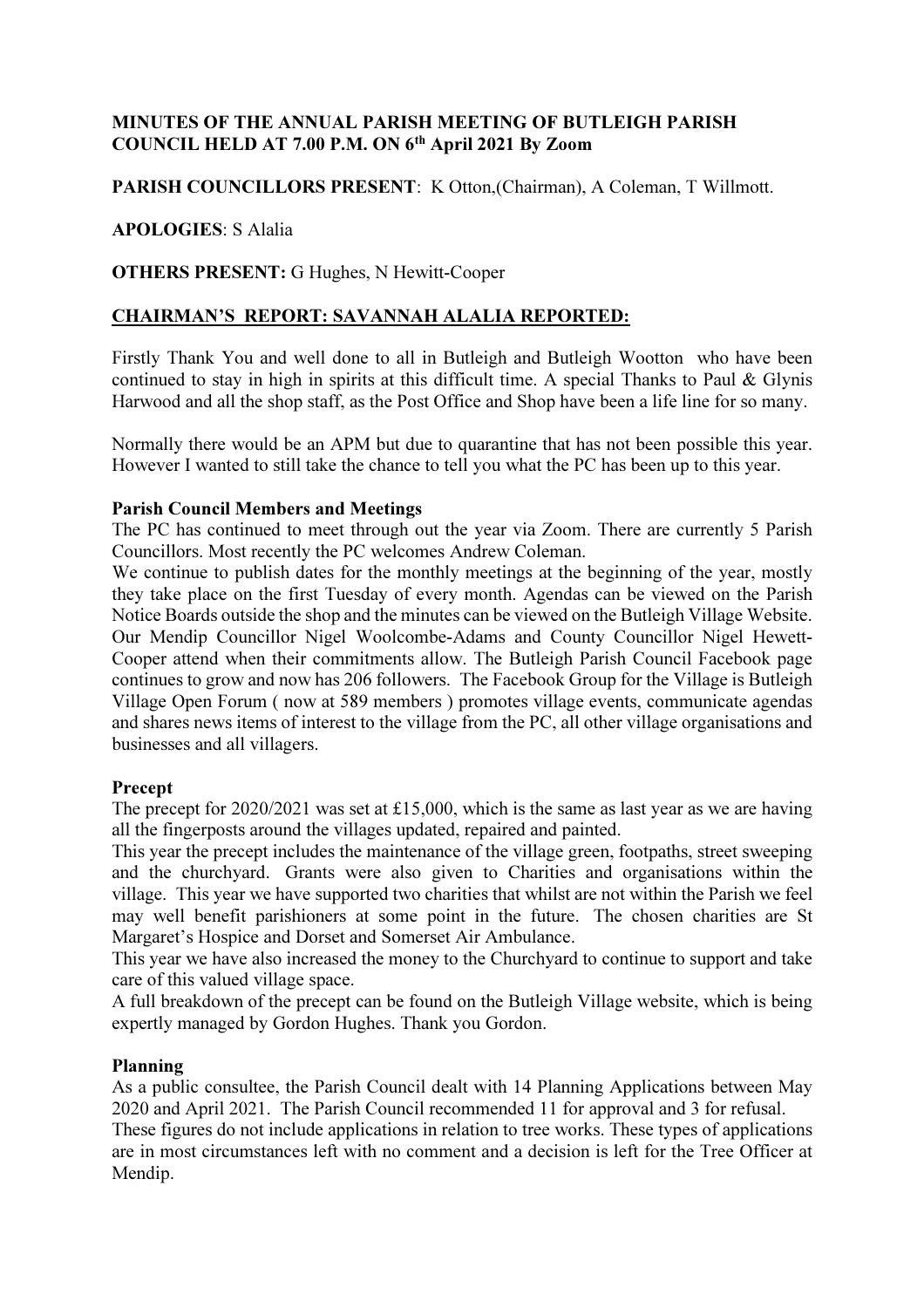The vast majority of applications related to residential extensions, additions and/or alterations.

#### Highways

There have been multiple pothole repairs through out the year and all signs which have been knocked down have also been re-instated.

### Environment

In October, with the kind support of Adrian Forsey, a successful socially-distant litter pick was co-ordinated on behalf of the PC with many of the councillors and villagers taking part; photos went up on the Village Forum to show all that were gathered. About 30 bags were filled. Whilst not a glamorous job, it was a great turn out and much fun was had. The council continue to report and organise collection of fly tipping.

This year the PC has joined forces with The Brue Valley Solar Panel project www.solarstreets.co.uk/brue-valley where villagers could get Solar Panels at a reduced rate.

## Footpaths

We have some of the best maintained footpaths in the area and many thanks to the hard work of Alan Carr.

### Affordable Housing

Whilst a meeting was held in May 2019 there are currently no further updates.

### Enforcement

Enforcement continues to be an important but often frustrating role for the council. With cuts at Mendip, they have few officers "on the ground". The council, however, continues to do all we can and report and chase areas of concern.

#### Speeding

Speeding is of great concern to the Council. We have been exploring the subject of Speeding in the village extensively and are about to install a SID at the entrance to Butleigh ( Sourdown). We are also in talks with Baltonsbourgh about a joint Speed Watch Teaming.

#### Conclusion

Despite being in and out of lockdown, it has been a very busy year. I would like to thank all my fellow Councillors for their hard work and dedication always, but especially through such an unusual time. That said, we have made significant progress with a number of projects and have seen some through to completion. We are all advocates of our village and the Parish needs a strong Council to maintain our beautiful corner of Somerset.

Finally, I'd like to take this opportunity to thank all my fellow Councillors and a very big thank you to our Clerk, Sheila, who has shown outstanding support over the last year in particular; we are lucky to have her.

FINANCE : A comprehensive report of the year end finances (unaudited), was given by the Clerk. The unaudited book was available for inspection. The accounts prepared for the Internal Auditor.

## BUTLEIGH PCC REPORT : Mrs S de Camp gave a report :

Churchwarden's Report 2021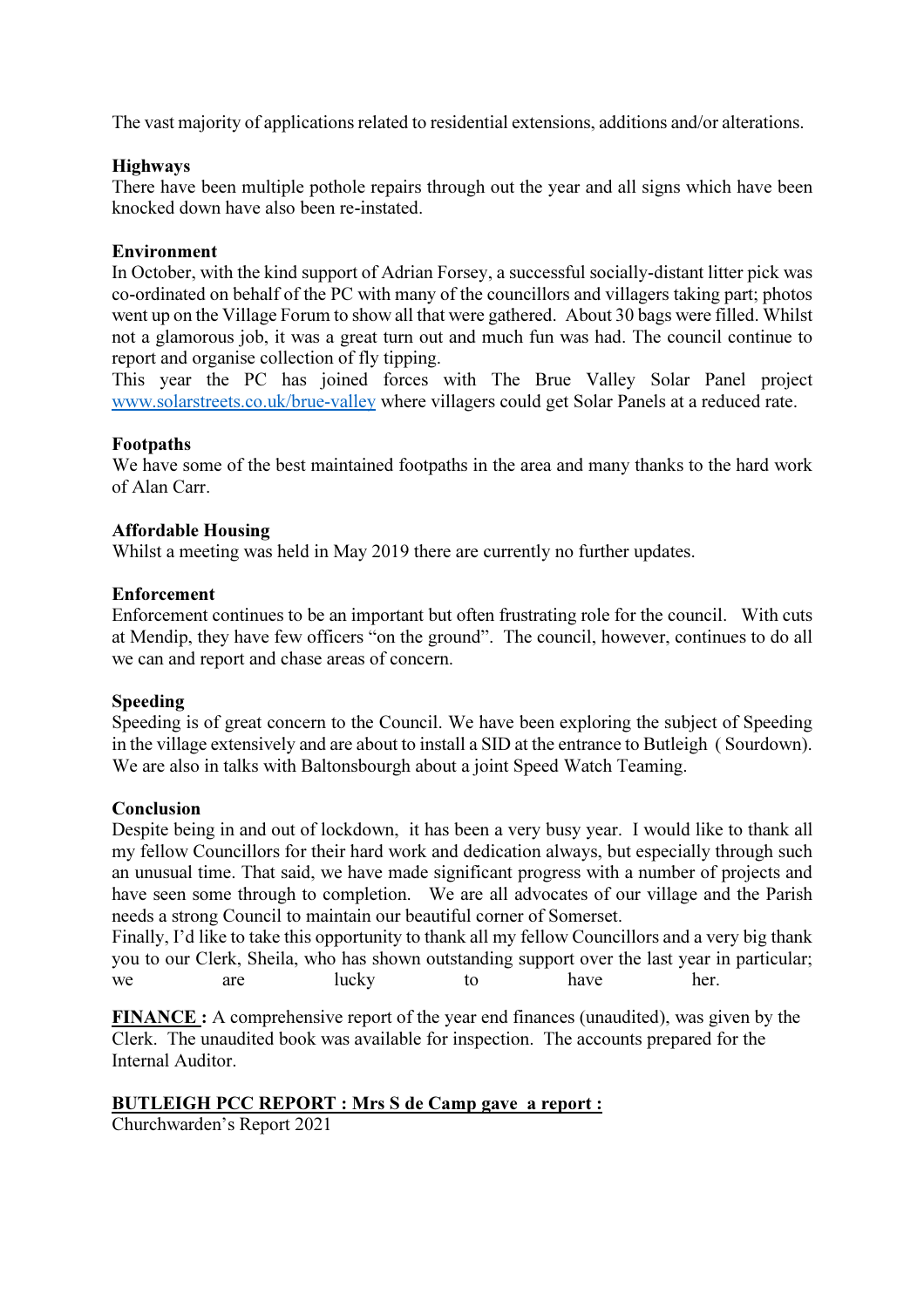This year has been dominated by the pandemic but we have endeavoured to provide services for our community and to maintain the building. There were no Easter services in 2020 but as restrictions were eased, we were able to hold regular Sunday services and other services that particularly appeal to the community: Harvest, Remembrance Day service held at the War Memorial, Christingle, Light up a Life ( St Margaret's Hospice ), Christmas Eve outdoor Crib service at the Church Room, Christmas Eve midnight mass, Christmas Day morning service.

The country went into lockdown in March 2020 and all churches closed.

During this time, Jonathan Harben cleaned, painted and restored the porch. The new church notice board, made by Steve Pope, was installed in Church Path .On May 11, Jack Clare of Wells, removed the window from the Hood chapel for restoration work ; the 2018 Quinquennial had highlighted the need for this work to be undertaken. The Fairfield Trust kindly funded the restoration and the window was reinstalled in September.

On June 16, the church was opened for private prayer in line with government advice and we opened on Tuesdays and Fridays. Two people were on duty to supervise seating, sanitising of hands and lock up at the end. This allowed for 72 hours to elapse between openings so no extra cleaning was needed. The small number who came for private prayer appreciated the opportunity to come into church once more. This continued until mid-July when the government announced the re-opening of churches for services. The first service took place on Sunday, July 19 and we moved the opening of church for private prayer to Wednesday mornings so that enough time had elapsed between private prayer times and services. Strict guidelines were followed: social distancing, face masks, a ban on singing, no provision of hymn books/Bibles, provision of hand sanitiser, separate entrance and exit for worshippers . Names and telephone numbers were taken for each service so that people could be traced if necessary. We held services at 11 am though until August, no Communion Service was provided. The first (adjusted) communion service was held on August 9.

At the PCC meeting on August 27, it was agreed to make the church available to the school for assemblies on Wednesday mornings. Opening the church for private prayer came to end.

In September, we resumed the usual pattern of services in line with government guidelines. We have been able to accommodate the congregation comfortably as numbers have been around 20/25 each week.

The second lock down started in November but we were allowed to open for private prayer which we held on Sunday mornings.

We reopened for Advent on December 6 and held weekly services in church until January. It was then decided to hold All Age Services (first Sunday in month ) and Morning Praise (fourth Sunday in month) by Zoom and the two communion services (second and third Sundays) in church. This has been the pattern throughout January, February and March.

We are very grateful to our Treasurer, Mark Tolhurst for supervising the accounts so thoroughly, as usual, throughout this time. There has been no church fete nor any fund raising during this year and collections at services have been lower, though planned giving has remained stable. Our finances have been seriously affected .Despite this, we have continued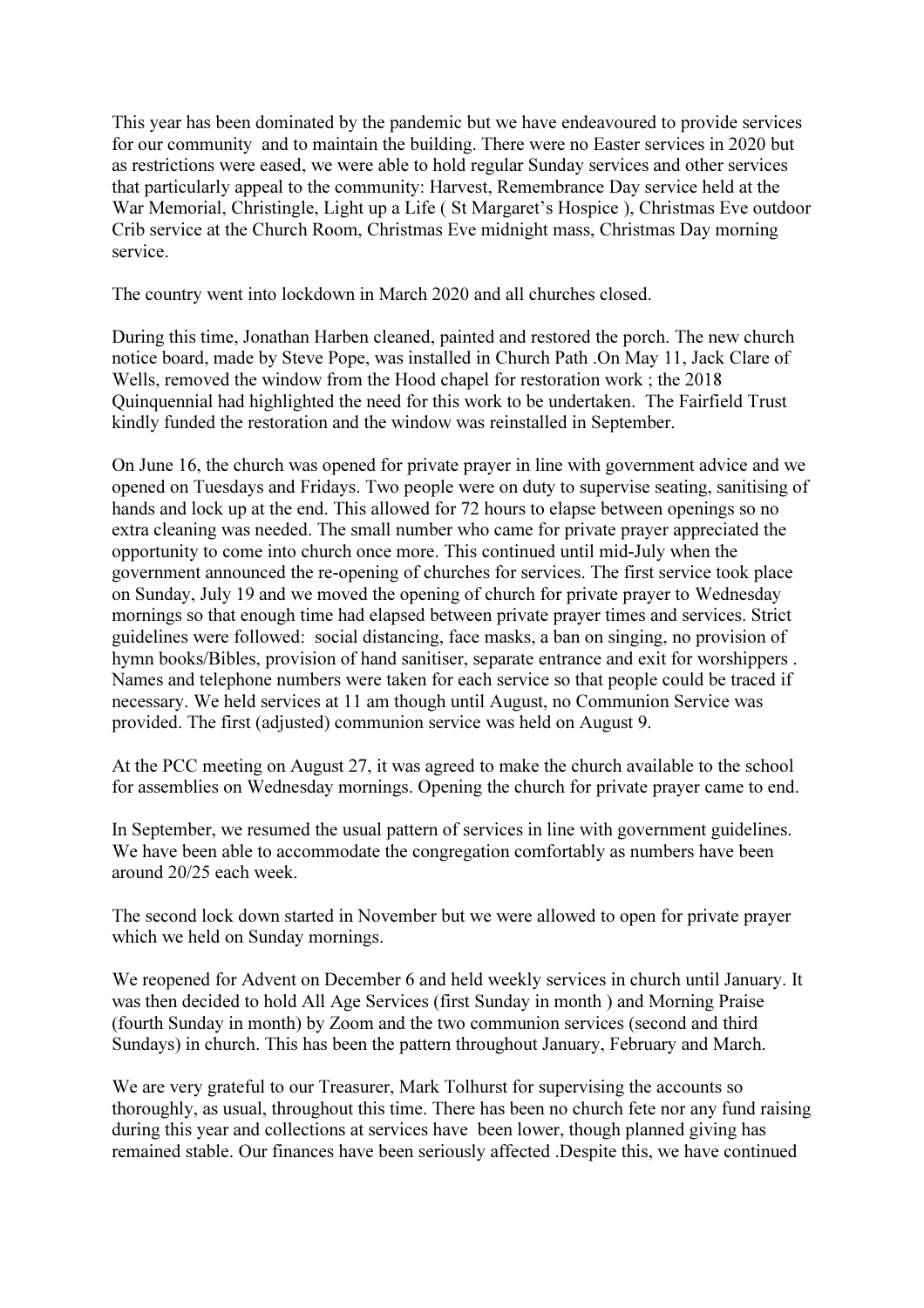to give to various charities and we have met all our commitments. We are very grateful to Anthony Durbacz who examines our accounts so efficiently.

We are also grateful to Rob Hallett who continues to maintain the churchyard to a high standard.

The Quinquennial report 2018 had highlighted the need to undertake some external works but we have not been able to start this yet. We have applied for a grant but have still not heard if we have been successful in this application. Without a grant, we are unable to pay for the works.

There are 72 people on the electoral role and we are grateful that so many wish to be associated with the church. However, this does not represent the number of people who give financially which is lower than 72. We now expect around 20 people to attend services which is lower than a year ago. The implications are obvious; the pattern is in line with the national picture. No weddings or baptisms have taken place this year in church but there have been six funerals, five for long term members of the church.

During this time, the church room has not been in use except for a PCC meeting on August 27. We have planned for reopening by writing clear written instructions for anyone hiring the church room ; we are following all government guidelines. Notices on guidelines are on display in the church room.

During this year, Bishop Trevor Willmott has regularly conducted services and taken communion to the homes of those unable to come to church. Reverend Chris has made online material available to the congregation and people have been able to join in services across the benefice every Sunday. A Lent course on Zoom is being followed; during Holy Week, a Zoom course is offered. We are pleased that the school has been holding weekly assemblies in church and despite the lockdowns and restrictions, the life of the church has continued. We thank all those who have worked hard to make this possible during a year of unease and restriction .

## BUTLEIGH PLAYING FIELD ASSOCIATION REPORT: Mr Gordon Hughes reported on behalf of Damien Salter:

## **OVERVIEW**

The BPFA is a Registered Charity with responsibilities to both the Parish Council and the Football Foundation. The play park at Holm Oaks and the large playing field at Backtown are owned by the Parish Council and are leased to the BPFA. The BPFA is responsible for the upkeep and maintenance of both these facilities. The pavilion was financed largely through a grant from the Football Foundation and the BPFA undertakes to provide and maintain the pavilion and pitches with the aim to promote football locally. The loan and lease arrangements have been in place since 2004.

All of facilities are maintained to a high standard and are inspected every 2 weeks by the BPFA and annually by ROSPA.

We have a committee of eight to run the affairs of the association and there are two additional committee members provided by the Parish Council. The Parish Council representatives provide the information link between the two committees.

Our next Annual General Meeting is in September 2021 when once again we will struggle to retain the services of existing committee members and to attract new volunteers.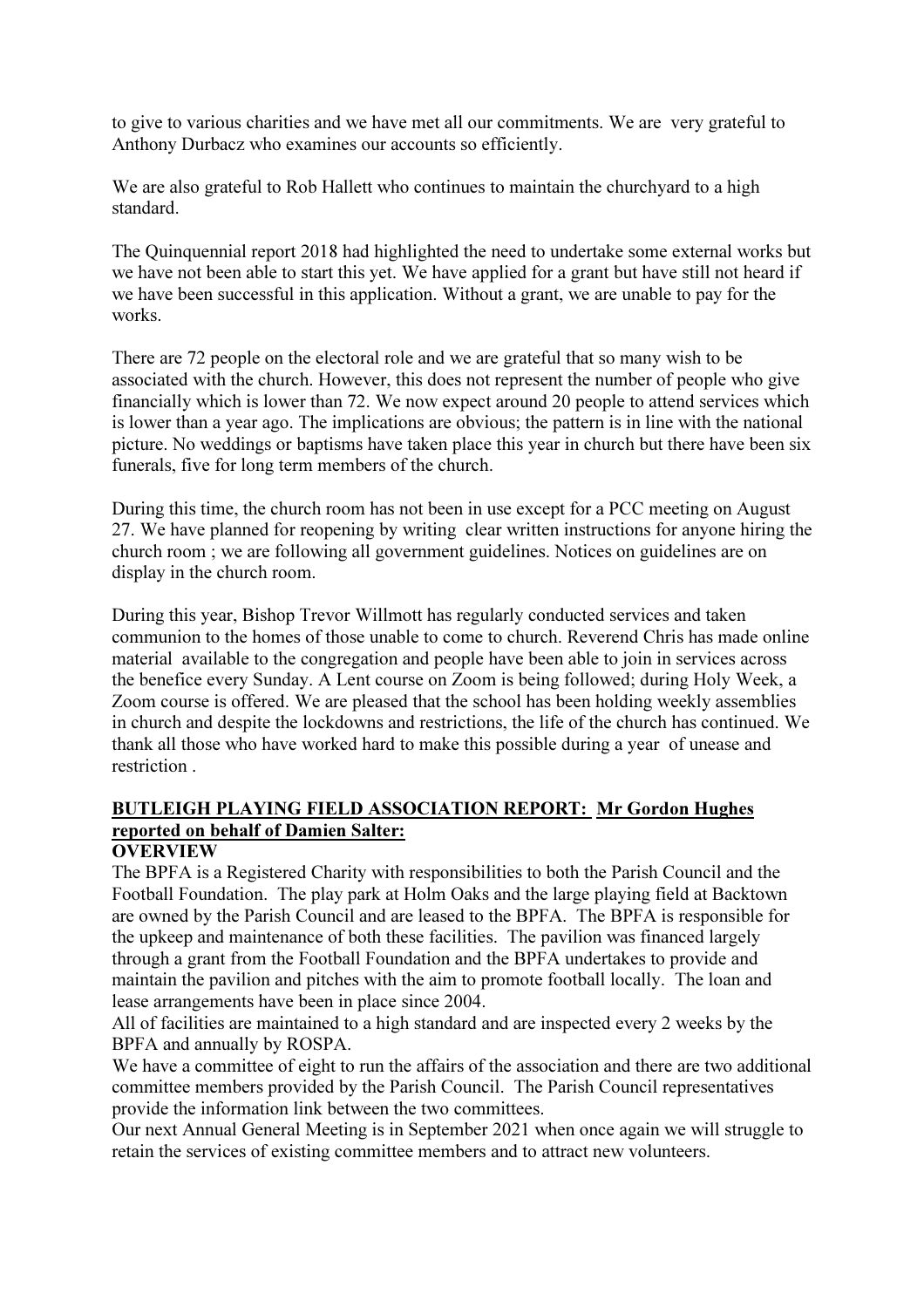The BPFA receives funding from the Parish Council by way of the annual Precept. This equates to £2,000.00 for the upkeep of the Playing Field and £900.00 for Holm Oaks Play Park. The Play Park Precept Payment is a match funded arrangement. To receive the maximum of £900.00 the BPFA has to demonstrate an expenditure of £1,800.00. The insurance costs associated with the facilities and the machinery together with the cost of bark at the play park exceed the income from both Precept payments.

The costs associated with hedge cutting, weed and feed, top soil, equipment repairs and machinery maintenance makes fund raising essential.

#### FUND RAISING EVENTS.

The main source of income is from the hire of the pavilion and from the solar panel installation that we invested in nearly two years ago. Income would normally come from:-

Draw Club. Quiz Night. Multi Terrain Run. Sportive. Tag Rugby. Barn Dance. Pilates. Yoga. School Nursery.

Apart from the continuation of the nursery, and because of the Pandemic, none of these events have taken place this year. We do hope to run the Multi Terrain Run and the Sportive late 2021.

The school continues to make use of the pavilion for the nursery but Pilates and Yoga have not taken place. The nursery has increased its use of the hall from four days to five when government restrictions permit. The additional day has been agreed at a reduced rate to cover utility costs on the understanding that should Yoga and Pilates want to return they could.

#### **FOOTBALL**

Last year we took the decision to rest the football pitches and the team that was using the main pitch was given notice of our intention and relocated. Football at grass roots level is proving difficult to promote and, in truth, very expensive to support. Without a large support base, several teams making use of the pitch and a proper junior section football runs at a loss. Because of the Pandemic we decided not to continue with football at this time and installed a strict cost control procedure to minimise expenditure. In the main this has been a success even though we had some large costs related to the Kubota Mower and need to spend some money on sharpening the large mower that gets pulled around by the tractor.

#### Community Grant.

We once again have to thank the Community Grant for helping us with projects and a new Leaf Blower and Petrol Generator were secured following a successful application. PLAY PARK.

Regretfully we were forced to close the play park during the Pandemic and it is still closed. The rules laid down by Government on sanitising, booking the use of equipment and monitoring made it impossible for us to support the activities properly with a small volunteer group. We have managed to maintain the equipment and keep the facility tidy but use is strictly at the user's risk. Notices have been issued and information posted on the web site. During the Pandemic we have been successful in securing a grant of £2,000.00 for new equipment at Holm Oaks and negotiations are ongoing with a contractor to replace the Leap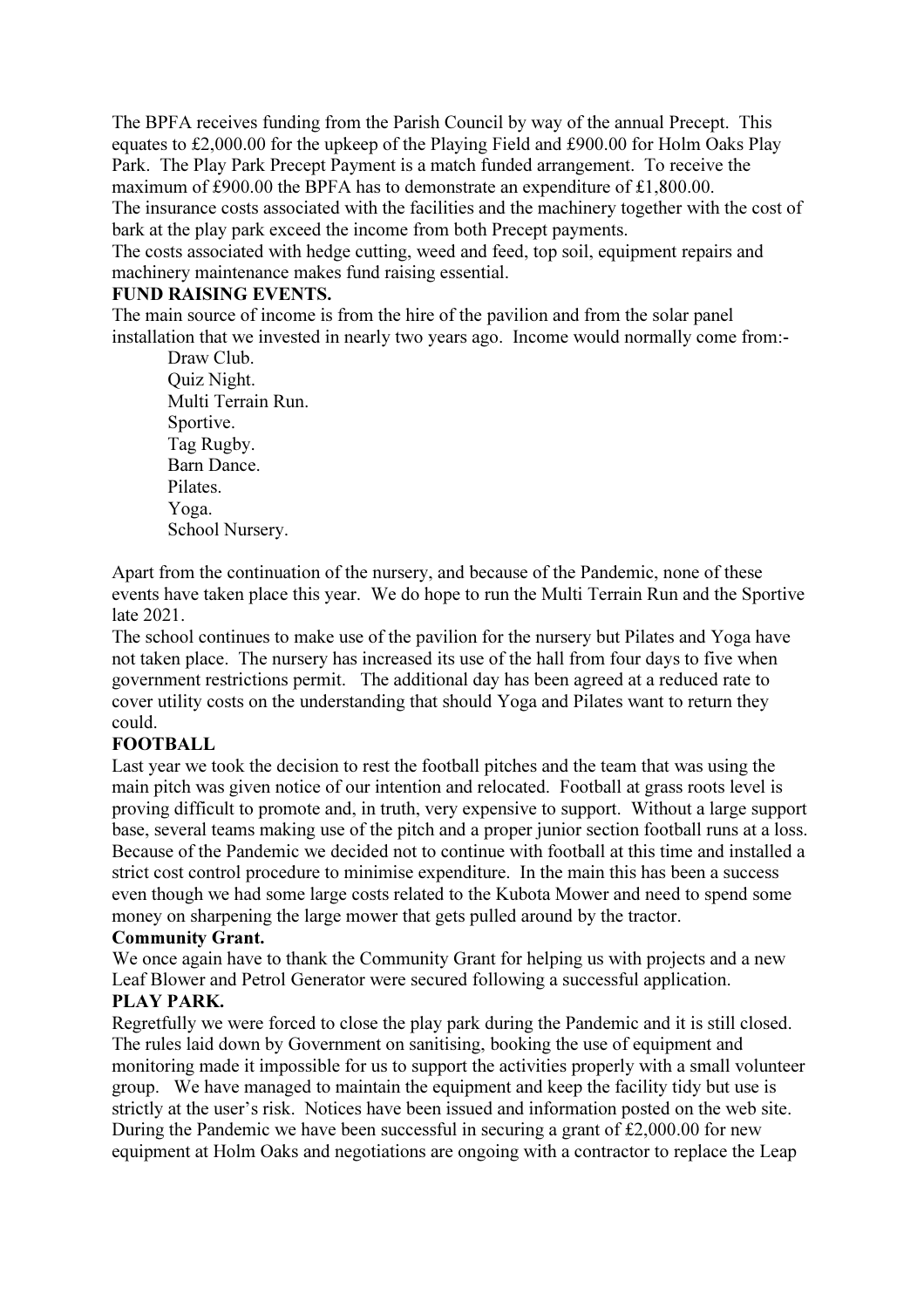Frog Posts with a Wobbly Log Structure. The money has been received and will be spent in the spring of 2021.

## COVID 19 Requirements.

To enable the school and nursery to make use of the pavilion we carried out a detailed risk assessment and prepared new User Agreements with strict cleaning procedures. The hall has a "Deep Clean" twice monthly and the nursery cleans daily. A Track and Trace process was introduced together with detailed cleaning requirements for each type of clean. Extra sanitising equipment was purchase and a sub contract cleaner was employed.

## FINANCES.

With the onset of the Pandemic we had obvious concerns but, due largely to the efforts of our Treasurer, we have secured money from the government and the continued use of the hall by the school has meant that we have more than covered the lost revenue from fund raising. Some of the funds have been "ring fenced" to cater for expected and reduced opportunities to fund raise. We have also successfully transferred to On Line Electronic Banking. FUTURE.

Our immediate concerns relate to keeping existing and attracting new committee members. Our Groundsman, although still working for us, has retired and he and his wife will intend to travel when they can. Our Chairman has move out of the village and may not continue after September. We have two members who hold key roles that are in their seventies and the remaining members have work commitments.

To gain support from residents we have recognised that we may have to invest more in "Village Activities". Events that get people together more and we would welcome new members with new ideas. Alternatively combining forces with another village group to create a new 'Community Group' could also be a way forward. Again we would welcome ideas from members of the village on this idea.

Both the play park and the playing field look to be surrounded by large developments if all the proposed plans go ahead. To date none of the developers involved have had discussions with the BPFA and we have to admit to being surprised at how the BPFA name was used on the presentation held at Backtown late last year. We have concerns regarding drainage and flooding at Backtown should the Baltonsborough Road development proceed and have sent our concerns with a Groundsman Report to Mendip Planning. Target May 17<sup>th</sup> to re-open Play Area.

NEIGHBOURHOOD WATCH: New co-ordinator required, speak to Chis Allanson-Baily. 2 break ins at Playing Field within the last year.

PARISH PATH LIAISON OFFICER: No one in post at present.

# BATS REPORT: No report due to Covid 19 BATS has not operated.

## SOMERSET COUNTY COUNCILLORS REPORT : N Hewett-Cooper reported: .

Future Parish, Town and City Council meetings: The government announced on the 25th March that the Coronavirus regulations allowing for remote Parish, town and City Council meetings would not be extended beyond 6th May 2021. This effectively means that all Council meetings scheduled for the 7th May or later will have to be held in public, face-toface. No provision is available for remote attendance including mixed hybrid (part attendance) meetings. A legal challenge has been launched by Hertfordshire County Council but this will not be heard until later in April and planning should now be made to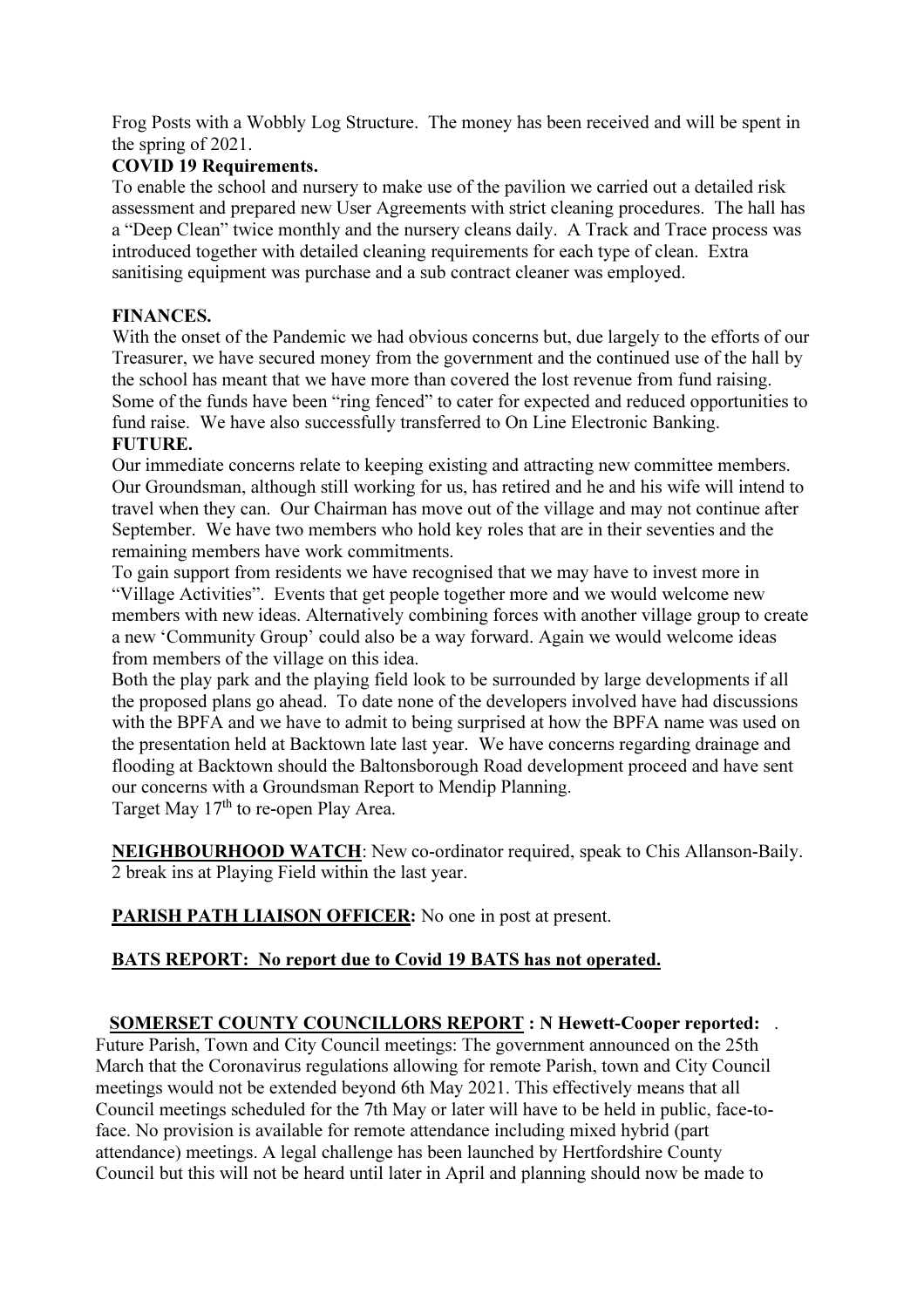either pull forward meetings before 7th May, postpone meetings or determine Covid secure meeting facilities for the Council and Members of the public.

At the same time the Government have launched a consultation on allowing remote or hybrid meetings on a permanent basis via their website:

https://www.gov.uk/government/consultations/local-authority-remote-meetings-call-forevidence/local-authority-remote-meetings-call-for-evidence

Road Map out of lockdown: From 29 March - Outdoor gatherings of either six people or two households were allowed including gatherings in private gardens. Outdoor sports facilities such as tennis or basketball courts reopened and organised adult and children's sport, such as grassroots football, returned. From 12th April: major parts of the economy are permitted to reopen including non-essential retail, hairdressers and some public buildings like libraries; Outdoor settings like beer gardens, zoos and theme parks; Indoor leisure like swimming pools and gyms; Self-contained holiday accommodation, such as self-catering lets and campsites. Wider social contact rules will continue to apply in all settings - meaning no indoor mixing between different households.

Coronavirus infection rates: As at 1st April the number of confirmed Covid cases in Somerset was 19,982 (up from 18,890 on 28th February) and the number of Covidattributed deaths 787 (722). The rate per 100,000 stands at 41.8 for Somerset with Mendip at 26.8, Sedgemoor at 53.6, South Somerset 61.2 and SW&T at 22.6. The current number of total deaths across the County is currently 25% below the 5-year average and the latest R-value for Somerset is between 0.7 and 0.9.

It is vitally important to remember, even those who have had a jab, to observe Hands-Face-Space and to Ventilate indoor areas at all times.

Somerset Coronavirus Support Helpline: A single phone number continues to be available for anyone in Somerset who needs Coronavirus-related support. 0300 790 6275, is open seven days a week from 8am to 6pm.

Vaccination programme roll-out: Teams across the wider health and care system have worked round the clock at 13 GP-led community vaccination sites, two hospital hubs, two large vaccination centres (Taunton Racecourse and the Bath and West Showground) plus seven local pharmacy sites. As a result Somerset has one of the highest vaccination rates in the country with the latest figures showing 309,227 having received at least their first vaccination in the County or 66.7% of the 16+ population. In addition 33,765 have received their second dose. Take up rates across the County of the first dose remains very high: 80+ (98.7%), 75-79 (100%), 70-74 (99.3%), 65-69 (91.6%), 60-64 (96.5%), 55-59 (94.2%) and 50-54 (88.3%).